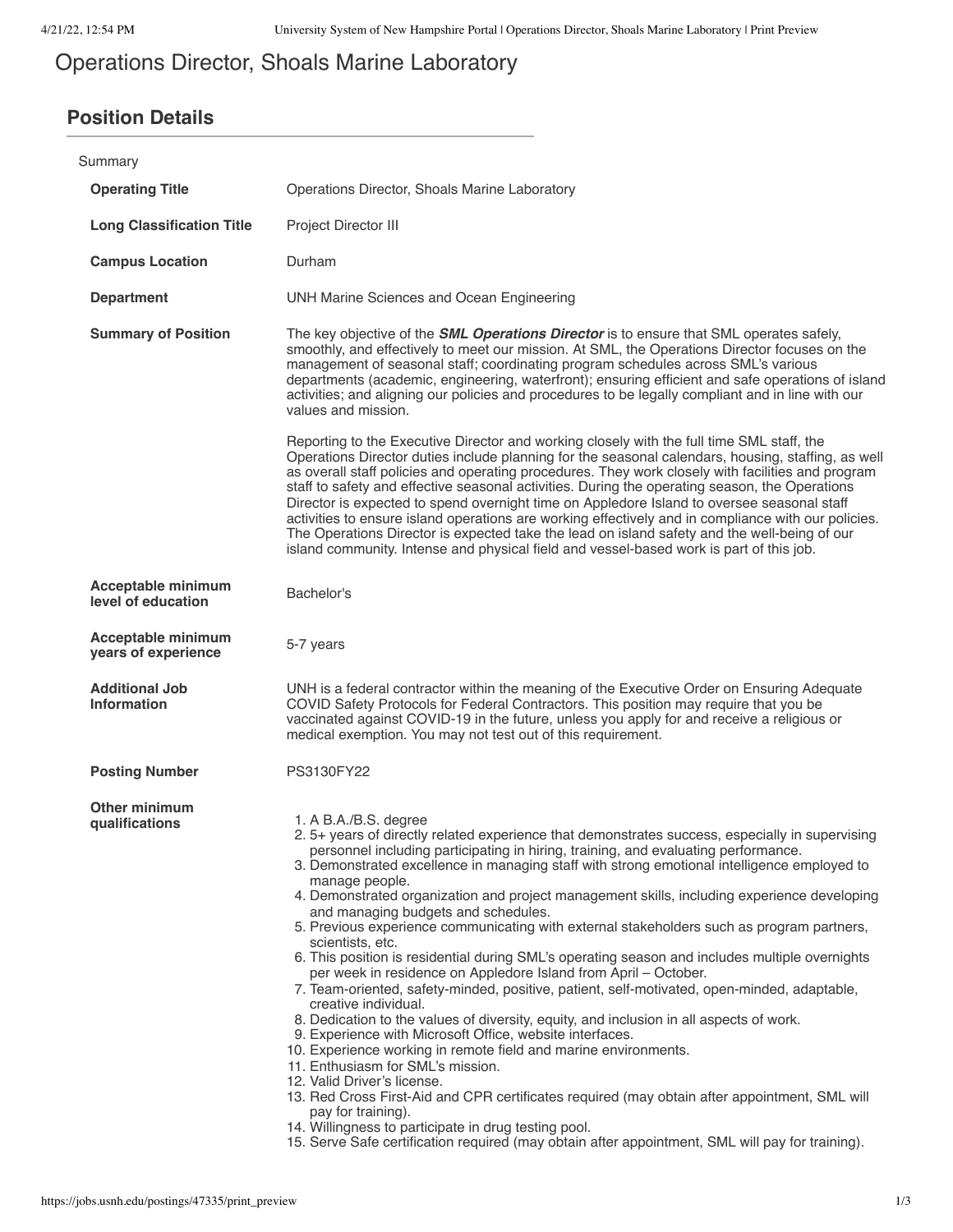| 4/21/22. 12:54 PM                                          | University System of New Hampshire Portal   Operations Director, Shoals Marine Laboratory   Print Preview                                                                                                                                                                                                                                                                                                                                                                                                                                                                                                                                                                                                                                                           |
|------------------------------------------------------------|---------------------------------------------------------------------------------------------------------------------------------------------------------------------------------------------------------------------------------------------------------------------------------------------------------------------------------------------------------------------------------------------------------------------------------------------------------------------------------------------------------------------------------------------------------------------------------------------------------------------------------------------------------------------------------------------------------------------------------------------------------------------|
| <b>Additional Preferred</b><br><b>Qualifications</b>       | 1. US Coast Guard Captain's License (50 ton, near-coastal)<br>2. Understanding of marine studies and/or experiential undergraduate education.<br>3. AAUS scientific diver certified<br>4. Advanced emergency and medical training                                                                                                                                                                                                                                                                                                                                                                                                                                                                                                                                   |
| <b>Salary Information</b>                                  | Salary is complemented by a comprehensive benefits package which includes medical, dental,<br>retirement, tuition, and paid time off.                                                                                                                                                                                                                                                                                                                                                                                                                                                                                                                                                                                                                               |
| <b>Quicklink for Posting</b>                               | https://jobs.usnh.edu/postings/47294                                                                                                                                                                                                                                                                                                                                                                                                                                                                                                                                                                                                                                                                                                                                |
| <b>Percent Time Information</b><br>(FTE)                   | 1.00                                                                                                                                                                                                                                                                                                                                                                                                                                                                                                                                                                                                                                                                                                                                                                |
| Grade                                                      | 24                                                                                                                                                                                                                                                                                                                                                                                                                                                                                                                                                                                                                                                                                                                                                                  |
| <b>EEO Statement</b>                                       | The University System of New Hampshire is an Equal Opportunity/Equal Access/Affirmative<br>Action employer. The University System is committed to creating an environment that values and<br>supports diversity and inclusiveness across our campus communities and encourages<br>applications from qualified individuals who will help us achieve this mission. The University<br>System prohibits discrimination on the basis of race, color, religion, sex, age, national origin,<br>sexual orientation, gender identity or expression, disability, genetic information, veteran status,<br>or marital status.                                                                                                                                                   |
| <b>Institution Information</b>                             | The University of New Hampshire is an R1 Carnegie classification research institution providing<br>comprehensive, high-quality undergraduate and graduate programs of distinction. UNH is<br>located in Durham on a 188-acre campus, 60 miles north of Boston and 8 miles from the Atlantic<br>coast and is convenient to New Hampshire's lakes and mountains. There is a student enrollment<br>of 13,000 students, with a full-time faculty of over 600, offering 90 undergraduate and more than<br>70 graduate programs. The University actively promotes a dynamic learning environment in<br>which qualified individuals of differing perspectives, life experiences, and cultural backgrounds<br>pursue academic goals with mutual respect and shared inquiry. |
|                                                            | The UNH Diversity Resource Guide with information and programming available in the seacoast<br>area, New Hampshire, and the region can be found here: https://www.unh.edu/hr/diversity-<br>resource-guide                                                                                                                                                                                                                                                                                                                                                                                                                                                                                                                                                           |
| <b>Posting Details</b>                                     |                                                                                                                                                                                                                                                                                                                                                                                                                                                                                                                                                                                                                                                                                                                                                                     |
| <b>Posting Date</b>                                        | 04/15/2022                                                                                                                                                                                                                                                                                                                                                                                                                                                                                                                                                                                                                                                                                                                                                          |
| <b>Open Until Filled</b>                                   | Yes                                                                                                                                                                                                                                                                                                                                                                                                                                                                                                                                                                                                                                                                                                                                                                 |
| <b>Closing Date</b>                                        |                                                                                                                                                                                                                                                                                                                                                                                                                                                                                                                                                                                                                                                                                                                                                                     |
| <b>Posting Open to Internal</b><br><b>Candidates Only?</b> | No                                                                                                                                                                                                                                                                                                                                                                                                                                                                                                                                                                                                                                                                                                                                                                  |
| <b>Interested Internal</b><br><b>Candidates Exist?</b>     | No                                                                                                                                                                                                                                                                                                                                                                                                                                                                                                                                                                                                                                                                                                                                                                  |
| <b>Job Category</b>                                        | Salaried Staff (Exempt)                                                                                                                                                                                                                                                                                                                                                                                                                                                                                                                                                                                                                                                                                                                                             |
| <b>Appointment Type</b>                                    | <b>Grant Funded</b>                                                                                                                                                                                                                                                                                                                                                                                                                                                                                                                                                                                                                                                                                                                                                 |
| If TERM position provide<br>projected end date             |                                                                                                                                                                                                                                                                                                                                                                                                                                                                                                                                                                                                                                                                                                                                                                     |
| Equipment/Instruments                                      |                                                                                                                                                                                                                                                                                                                                                                                                                                                                                                                                                                                                                                                                                                                                                                     |
| <b>DOT Safety Information</b>                              | Serve as a crew member on board a commercial or an oceanographic vessel                                                                                                                                                                                                                                                                                                                                                                                                                                                                                                                                                                                                                                                                                             |
| <b>Duties / Responsibilities</b>                           |                                                                                                                                                                                                                                                                                                                                                                                                                                                                                                                                                                                                                                                                                                                                                                     |

# Job Duties **Duty/Responsibility Human Resources and Management**